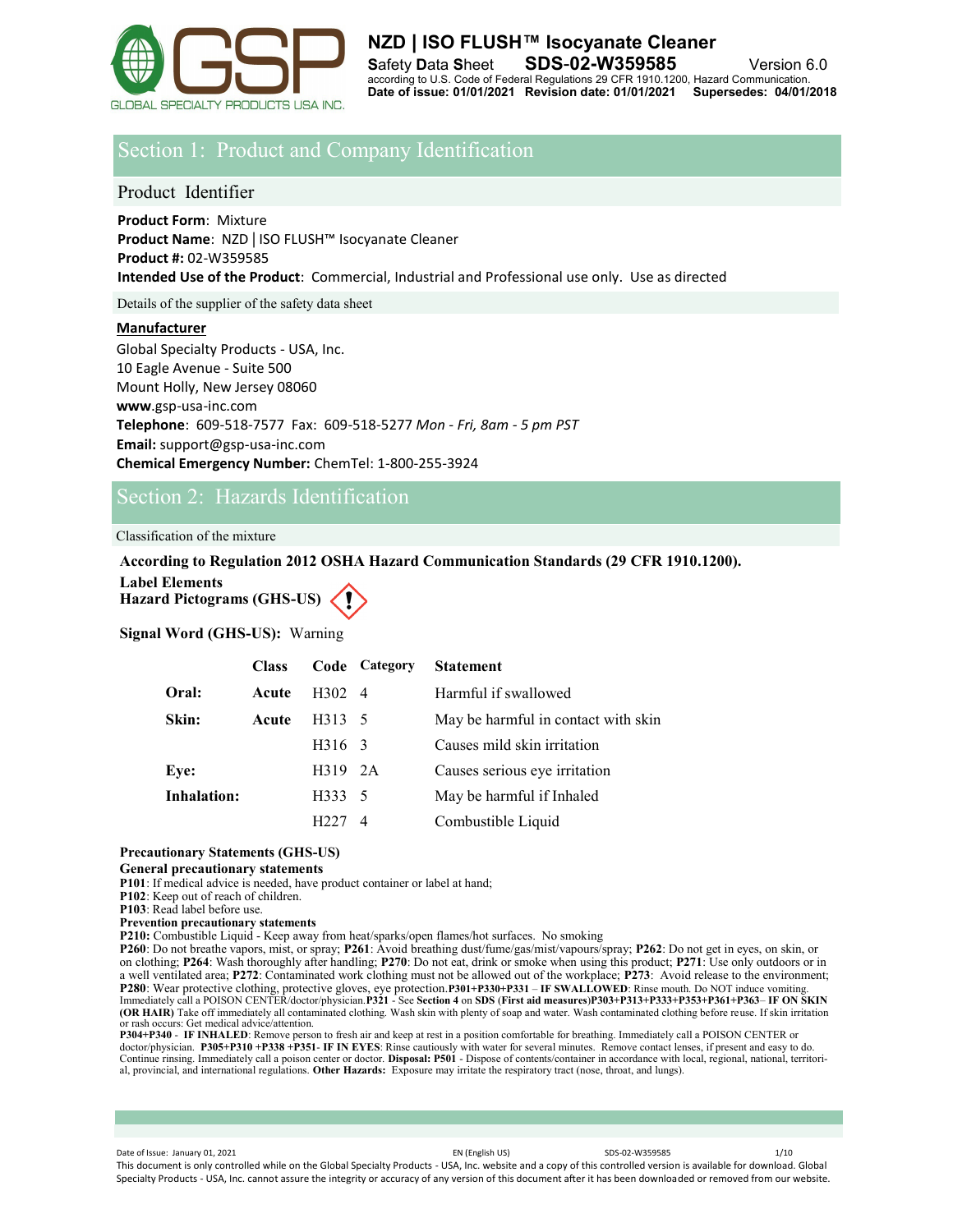

# Section 3: Composition/Information on Ingredients

| Mixture                               |                                           |              |                                                                                                                                       |  |  |
|---------------------------------------|-------------------------------------------|--------------|---------------------------------------------------------------------------------------------------------------------------------------|--|--|
| <b>Name</b>                           | <b>Product Identifier CAS #</b> $% (w/w)$ |              | <b>Exposure Limits</b>                                                                                                                |  |  |
| Dipropylene Glycol Monomethylether    | 34590-94-8                                | *Proprietary | NIOSH REL:: TWA 100 ppm (600 mg/m3) ST 150 ppm (900<br>mg/m3) [skin] OSHA PEL <sup>+</sup> : TWA 100 ppm (600 mg/m3)<br><b>[skin]</b> |  |  |
| Olefinic Hydrocarbon/Paraffin Mixture | 64742-48-9                                | *Proprietary | Not Available                                                                                                                         |  |  |
| Terpene Hydrocarbon                   | 68956-56-9                                | *Proprietary | Not Available                                                                                                                         |  |  |

Contains no other hazardous components at 1% or more as listed or defined in 29 CFR 1910, Subpart Z. Contains no components that are reported to be carcinogenic by any reference source including IARC,OSHA, NTP and EPA. \* The specific chemical identity and/or exact percentage of composition have been withheld as a trade secret (29 CFR 1910.1200) This product contains other important & proprietary ingredients (co-solvents, wetting agents, corrosion inhibitor, rinsing agent, etc.) **California Prop 65 Components:** This product does not contain any chemicals known to State of California to cause cancer, birth defects, or any other reproductive harm. **DOES NOT contain raw materials listed on SECTION 112(b) OF HAZARDOUS AIR POLLUTANTS.**

# Section 4: First Aid Measures

## **Description of First Aid Measures**

**GENERAL**: Never give anything to an unconscious person, If Exposed or Concerned; Get medical advice/attention immediately. **INHALATION:** When symptoms occur remove to fresh air immediately. Keep at rest in a position comfortable for breathing. If not breathing, give artificial respiration. If breathing is difficult, give oxygen. Call a POISON CENTER, doctor or physician Immediately. Ventilate suspected area. **SKIN CONTACT:** Wear natural rubber gloves to protect your skin. Wash with plenty of soap and water. If skin irritation or rash occurs, get medical advice and attention Immediately. Wash contaminated clothing before reuse.

**EYE CONTACT: This product is non-corrosive and water miscible**. In case of eye contact, immediately flush eyes with plenty of water (for at least 15 minutes), remove contact lenses, if present and easy to do so. Continue rinsing until the irritation stops. Call a physician if the irritation persists. **INGESTION:** If swallowed, rinse mouth do not induce vomiting. Get medical advice and attention. Never give anything by mouth to an unconscious person. **NOTE TO PHYSICIANS:** To prepare activated charcoal slurry suspend 50 g activated charcoal in 400 ml water in plastic bottle and shake well. Administer 5 ml/kg, or 350 ml for an average adult.

#### **Most Important Symptoms and Effects Both Acute and Delayed**

**According To MSDSs supplied by the Raw Material Suppliers",** the ingredients are moderate to strong skin and eye irritant. They may affect the central nervous system causing dizziness, headache or nausea. They may affect eye, skin and respiratory tract irritation. The product will be harmful if inhaled. **INHALATION:** Moderate to strong hazard for usual Industrial handling.

**INGESTION:** Toxicity reports from raw material suppliers described from repeated exposure include weight gain, but there have been no pathological abnormalities noted. According to the suppliers of the raw materials in this product, the ingredients do not produce genetic damage in animals or in bacterial cell cultures, and do not have developmental or reproductive effects.

**Carcinogens: None of the components in this product are listed by IARC, OSHA, NTP, EPA or ACGIH as a carcinogen**. **Signs and Symptoms of Exposure:** Skin irritation or dermatitis, eye irritation or Inflammation, pallor nausea, lack of coordination.

**Indication of Any Immediate Medical Attention and Special Treatment Needed:**  If medical advice is needed, have product container or label at hand.

Date of Issue: January 01, 2021 2/10 and the US of Level of Level Space Company of Level Space Company of Level Space Company of Level Space Company of Level Space Company of Level Space Company of Level Space Company of L This document is only controlled while on the Global Specialty Products - USA, Inc. website and a copy of this controlled version is available for download. Global Specialty Products - USA, Inc. cannot assure the integrity or accuracy of any version of this document after it has been downloaded or removed from our website.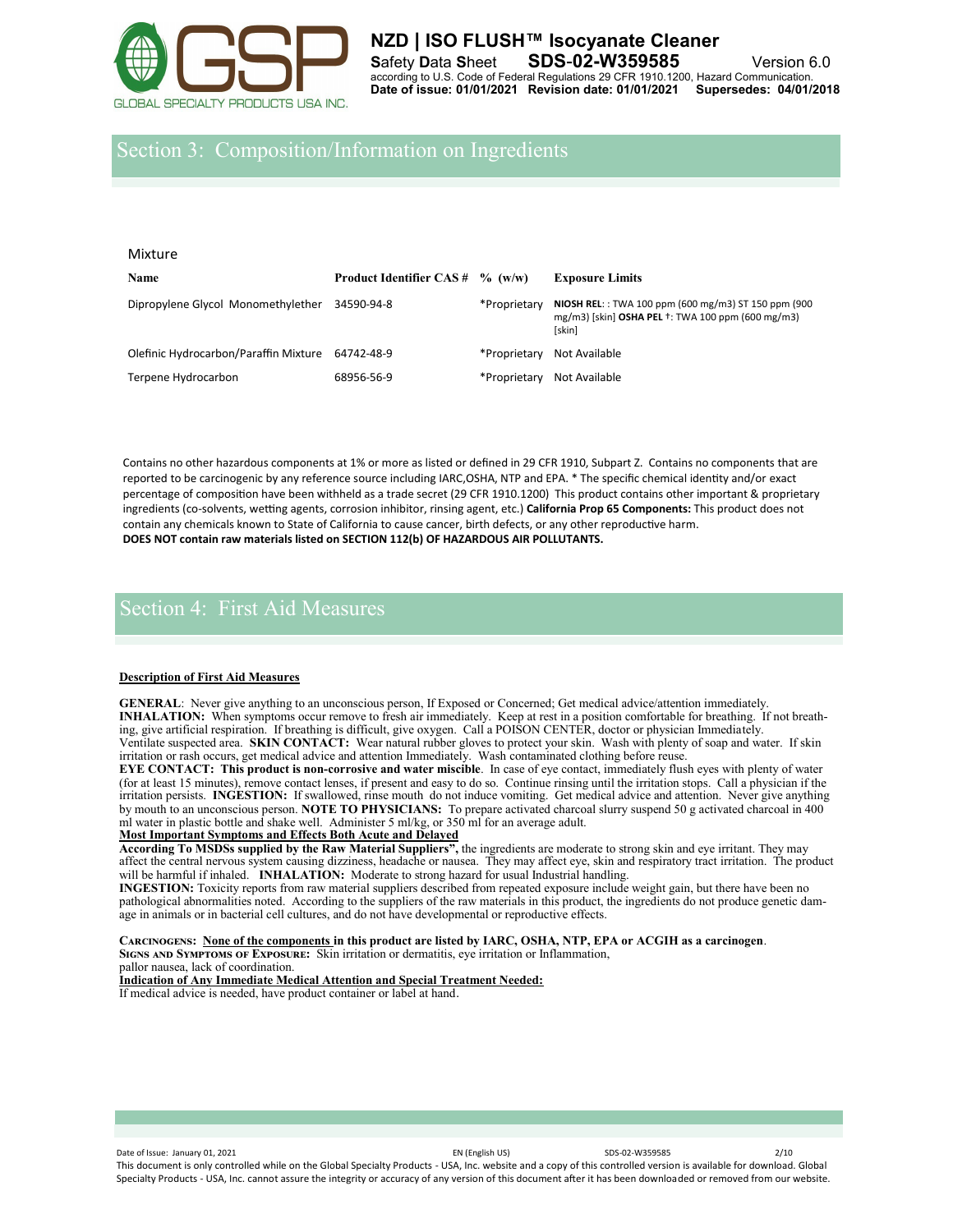

# Section 5: Fire Fighting Measures

## **Extinguishing Media**

Suitable Extinguishing Media: Use extinguishing media appropriate for surrounding fire. Water Spray, CO2, Dry Chemical, Foam Unsuitable Extinguishing Media: Use of heavy stream of water may spread fire.

**Special Hazards Arising From the Substance or Mixture**

**Fire Hazard**: Not flammable - this product is Combustible

**Explosion Hazard**: Product is not explosive

**Reactivity**: Hazardous reactions will not occur under normal conditions. May react vigorously with strong acids, Oxidizers or Reducing agents. Dangerous fire hazard when exposed to heat or flame.

**Advice for Firefighters** 

**Precautionary Measures Fire**: Exercise caution when fighting any chemical fire. Under fire condition, hazardous fumes will be present. **Firefighting Instructions:** Use water spray or fog for cooling exposed containers.

**Protection During Firefighting**: Do not enter fire area without proper protective equipment, including respiratory protection.

**Hazardous Combustion Products**: Carbon oxides (CO, CO2). Irritating or toxic vapors. **Special Fire Fighting Procedures**: Keep personnel removed and upwind of fire. Firefighters should wear protective clothing to prevent contact with skin and eyes. Wear positive pressure self contained breathing apparatus

**Reference to Other Sections** - **Refer to section 9 for flammability properties**. **Refer to section 16 for NFPA information**.

# Section 6: Accidental Release Measures

### **Steps To Take If Material Is Released/Spilled/Leaks**

**NOTE: Review Fire And Explosion Hazards and Safety Precautions before proceeding with clean up.** 

Use appropriate PERSONAL PROTECTIVE EQUIPMENT during clean up. Remove source of heat, sparks, flame, impact, friction or electricity. **Personal Precautions, Protective Equipment and Emergency Procedures** 

**General Measures**: Do not get in eyes, on skin, or on clothing. Do not breathe vapor, mist or spray. Spilled material may present a slipping hazard.

## **For Non‐Emergency Personnel**

Protective Equipment: Use appropriate personal protection equipment (PPE).

Emergency Procedures: Evacuate unnecessary personnel.

## **For Emergency Personnel**

Protective Equipment: Equip cleanup crew with proper protection.

Emergency Procedures: Upon arrival at the scene, a first responder is expected to recognize the presence of dangerous goods, protect oneself and the public, secure the area, and call for the assistance of trained personnel as soon as conditions permit.

**Environmental Precautions** Prevent liquid from entering sewers, waterways or low areas. Recover free liquid for reuse or reclamation.

Recover undamaged and minimally contaminated material for reuse or reclamation. Contact competent authorities after a spill. **Methods and Material for Containment and Cleaning Up** 

For Containment: Contain any spills with dikes or absorbents to prevent migration and entry into sewers or streams.

Methods for Cleaning Up: Clean up spills immediately and dispose of waste safely. Keep in suitable, closed containers for disposal. **Reference to Other Sections** 

See Section 8, Exposure Controls and Personal Protection. See Section 13, Disposal Considerations.

# Section 7: Handling and Storage

### **Precautions for Safe Handling**

**Additional Hazards When Processed**: Provide general ventilation. Where adequate ventilation is unavailable, use process enclosures, local exhaust ventilation, or other engineering controls. Do Not Heat or Atomize this product. If this material is handled under mist forming conditions, approved respiratory protection equipment should be used.

Hygiene Measures: Handle in accordance with good industrial hygiene and safety procedures. Wash hands and other exposed areas with mild soap and water before eating, drinking, or smoking and again when leaving work. Do not eat, drink or smoke when using this product. **Conditions for Safe Storage, Including Any Incompatibilities** 

**Technical Measures**: Container remains hazardous when empty. Continue to observe all precautions.

**Storage Conditions**: Store in a dry, cool and well‐ventilated place. Keep container tightly closed. Keep in original container.

**Incompatible Materials**: Strong Oxidizers. Reducing agents. Strong Acid.

**Specific End Use(s):** Commercial use. For professional use only.

Date of Issue: January 01, 2021 2012 12:00 13/10 EN (English US) SDS-02-W359585 3/10 This document is only controlled while on the Global Specialty Products - USA, Inc. website and a copy of this controlled version is available for download. Global Specialty Products - USA, Inc. cannot assure the integrity or accuracy of any version of this document after it has been downloaded or removed from our website.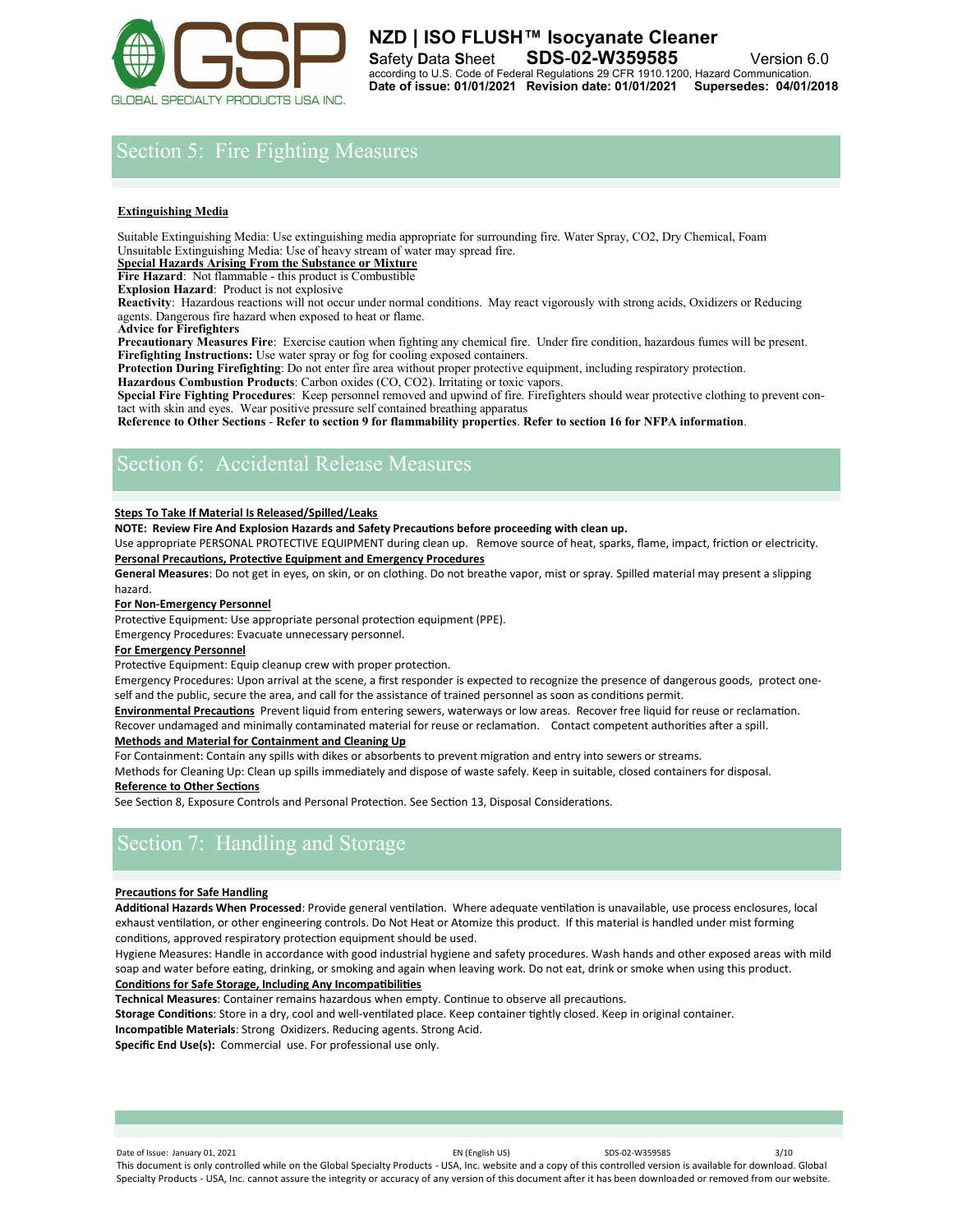

# Section 8: Exposure Controls/Personal Protection

#### **Control Parameters**

For substances listed in section 3 that are not listed here, there are no established Exposure limits from the manufacturer, supplier, importer, or the appropriate advisory agency including: ACGIH (TLV), NIOSH (REL), OSHA (PEL), Canadian provincial governments, or the Mexican government

#### **Exposure Controls**

Good general ventilation (typically 10 air changes per hour) should be used. Ventilation rates should be matched to conditions. If applicable, use process enclosures, local exhaust ventilation, or other engineering controls to maintain airborne levels below recommended exposure limits. If exposure limits have not been established, maintain airborne levels to an acceptable level.

**Materials for Protective Clothing**: Chemically resistant materials and fabrics (apron, boots or whole bodysuit made from butyl rubber as appropriate)

**Hand Protection**: Wear chemically resistant protective gloves.

**Eye / Face Protection**: Safety glasses with side shields, or goggles, are recommended.

**Insufficient ventilation**: Wear respiratory protection.

**Respirators -** A NIOSH/MSHA approved air purifying respirator with a organic vapor cartridge or canister may be permissible under certain circumstances where airborne concentrations are expected to exceed exposure limits. Protection provided by air purifying respirators is limited. Use a positive pressure air supplied respirator if there is any potential for an uncontrolled release, exposure levels are not known, or any other circumstances where air purifying respirators may not provide adequate protection.

# Section 9: Physical and Chemical Properties

| Appearance                                              | Clear Liquid                                                   |
|---------------------------------------------------------|----------------------------------------------------------------|
| Odor                                                    | Mild                                                           |
| pH (50% solution in water @ 68 °F):                     | $6.8 - 8.2$                                                    |
| Surface Tension (dynes/cm 24) (water = 1.0):            | 24                                                             |
| Initial boiling point and boiling range (@ 760 [mm Hg]) | 385 - 485 °F                                                   |
| Flash point                                             | 147.50 °F Seta Flash                                           |
| Evaporation rate ( $nBuAc = 1.00$ )                     | N/A                                                            |
| Specific Gravity:                                       | $0.895 - 0.9000$ (@ 68 ºF)                                     |
| Flammability (solid, gas)                               | N/A                                                            |
| Upper/lower flammability or explosive limits            | N/A                                                            |
| Vapor pressure (@ 25 °C [mm Hg])                        | 0.8000                                                         |
| Vapor density                                           | N/A                                                            |
| Solubility (ies)                                        | <b>Partially Miscible</b>                                      |
| Partion coefficient: n-octanol/water                    | N/A                                                            |
| Auto-ignition temperature                               | N/A                                                            |
| Decomposition temperature                               | N/A                                                            |
| Viscosity @68°F (water=1.0)                             | Water thin                                                     |
| Weight/Gallon                                           | 7.5 (lbs. / gal.)                                              |
| Normal Working Concentrations/Temperature               | Full Strength @ Room Temperature Only - Do Not Heat or Atomize |
| VOC Content (ASTM D-2369, Method 24)                    | 5.9 lbs./gal or 669.0 grams/liter                              |
| Recycling Parameters (Vacuum Distillation)              | 300 °F and 27 mm Hg Pressure                                   |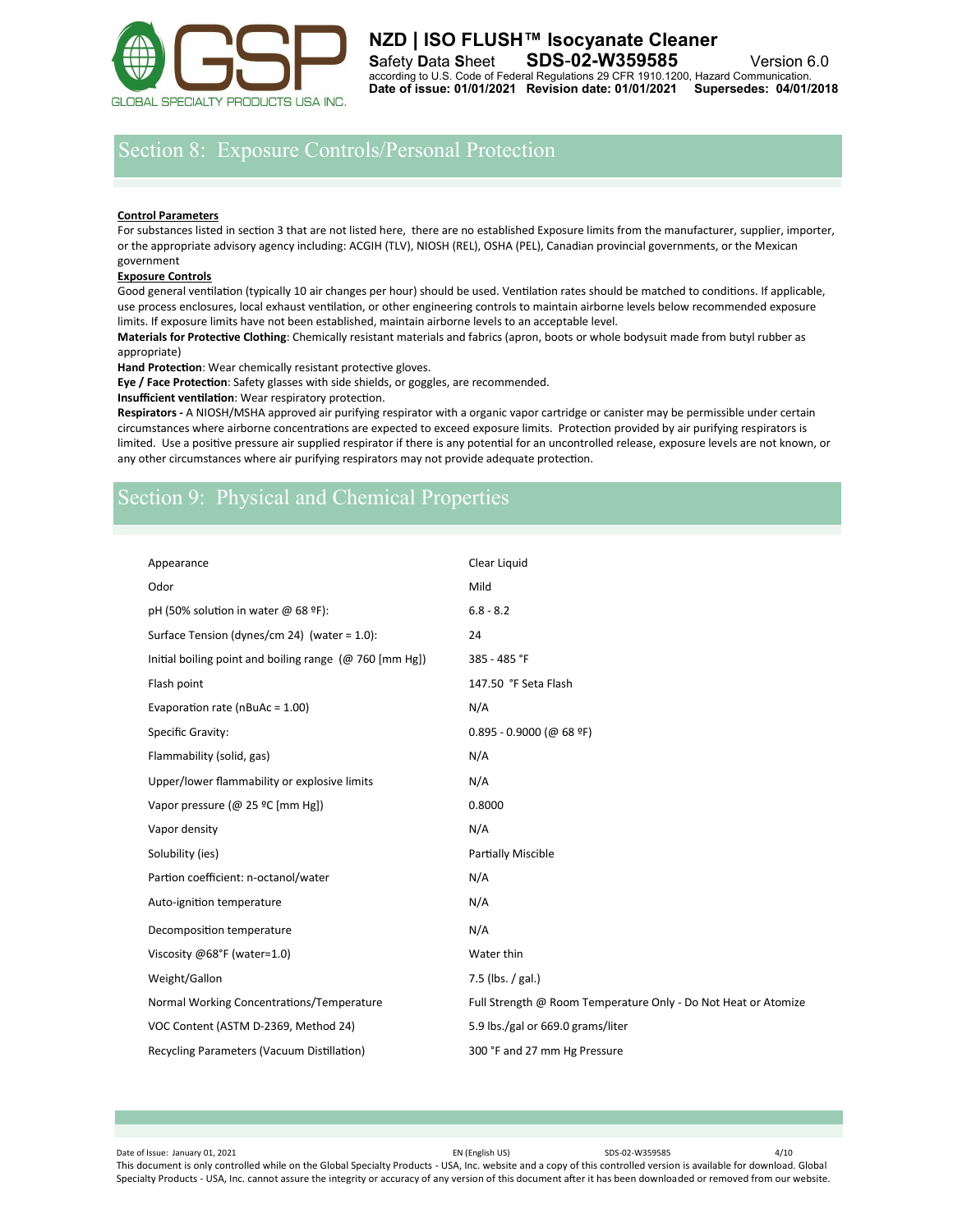

# **NZD | ISO FLUSH™ Isocyanate Cleaner S**afety **D**ata **S**heet **SDS**-**02-W359585** Version 6.0 according to U.S. Code of Federal Regulations 29 CFR 1910.1200, Hazard Communication. **Date of issue: 01/01/2021 Revision date: 01/01/2021 Supersedes: 04/01/2018**

# Section 10: Stability and Reactivity

**Reactivity**: Hazardous reactions will not occur under normal conditions. May react vigorously with strong acids. **Chemical Stability**: The product is stable at normal handling and storage conditions. **Possibility of Hazardous Reactions:** Hazardous polymerization will not occur. **Conditions to Avoid**: Moisture. Extremely high or low temperatures. Incompatible materials. **Incompatible Materials**: Acids. Oxidizers. Reducing agents. **Hazardous Decomposition Products**: Thermal decomposition generates: Carbon oxides (CO, CO2). Irritating or toxic vapors.

# Section 11: Toxicological Information

# **Information on Toxicological Effects - Components**

## **Dipropylene Glycol Monomethylether CAS # 34590-94-8**

## **Acute Toxicity**

**Ingestion**  LD50, rat > 5,000 mg/kg **Dermal** LD50, rabbit 9,510 mg/kg **Inhalation** No deaths occurred at this concentration. LC50, 7 h, Vapor, rat 3.35 mg/l **Eye damage/**eye irritation May cause slight temporary eye irritation. Corneal injury is unlikely. **Skin corrosion/irritation** Prolonged exposure not likely to cause significant skin irritation. **Sensitization** Skin Did not cause allergic skin reactions when tested in humans. **Respiratory** No relevant data found. Repeated Dose Toxicity Symptoms of excessive exposure may be anesthetic or narcotic effects; dizziness and drowsiness may be observed. **Chronic Toxicity** and Carcinogenicity For similar material(s): Did not cause cancer in laboratory animals. **Developmental Toxicity** Did not cause birth defects or any other fetal effects in laboratory animals. Reproductive Toxicity For similar material(s): In laboratory animal studies, effects on reproduction have been seen only at doses that produced significant toxicity to the parent animals. **Genetic Toxicology** In vitro genetic toxicity studies were negative.

### **Olefinic Hydrocarbon/Paraffin Mixture CAS# 64742-48-9**

#### **Acute toxicity**:

LD/LC50 values that are relevant for classification: 64742-48-9 Naphtha (petroleum), hydrotreated heavy **Oral** LD50 >5000 mg/kg (rat) **Dermal** LD50 >3000 mg/kg (rab) **Primary irritant effect**: **On the skin**: No irritant effect. **On the eye**: No irritating effect. **Sensitization**: No sensitizing effects known. **Additional toxicological information**: **Carcinogenic categories IARC (International Agency for Research on Cancer)** Substance is not listed. **NTP (National Toxicology Program**) Substance is not listed

## **Terpene Hydrocarbon 68956-56-9**

**RTECS#: CAS# 68956-56-9 unlisted. LD50/LC50: Not available. Carcinogenicity:** Not listed by ACGIH, IARC, NTP, or CA Prop 65. **Epidemiology**: No information found **Teratogenicity:** No information found **Reproductive Effects:** No information found **Mutagenicity:** No information found **Neurotoxicity:** No information found **Other Studies**: No information found

Date of Issue: January 01, 2021 EN (English US) SDS-02-W359585 5/10 This document is only controlled while on the Global Specialty Products - USA, Inc. website and a copy of this controlled version is available for download. Global Specialty Products - USA, Inc. cannot assure the integrity or accuracy of any version of this document after it has been downloaded or removed from our website.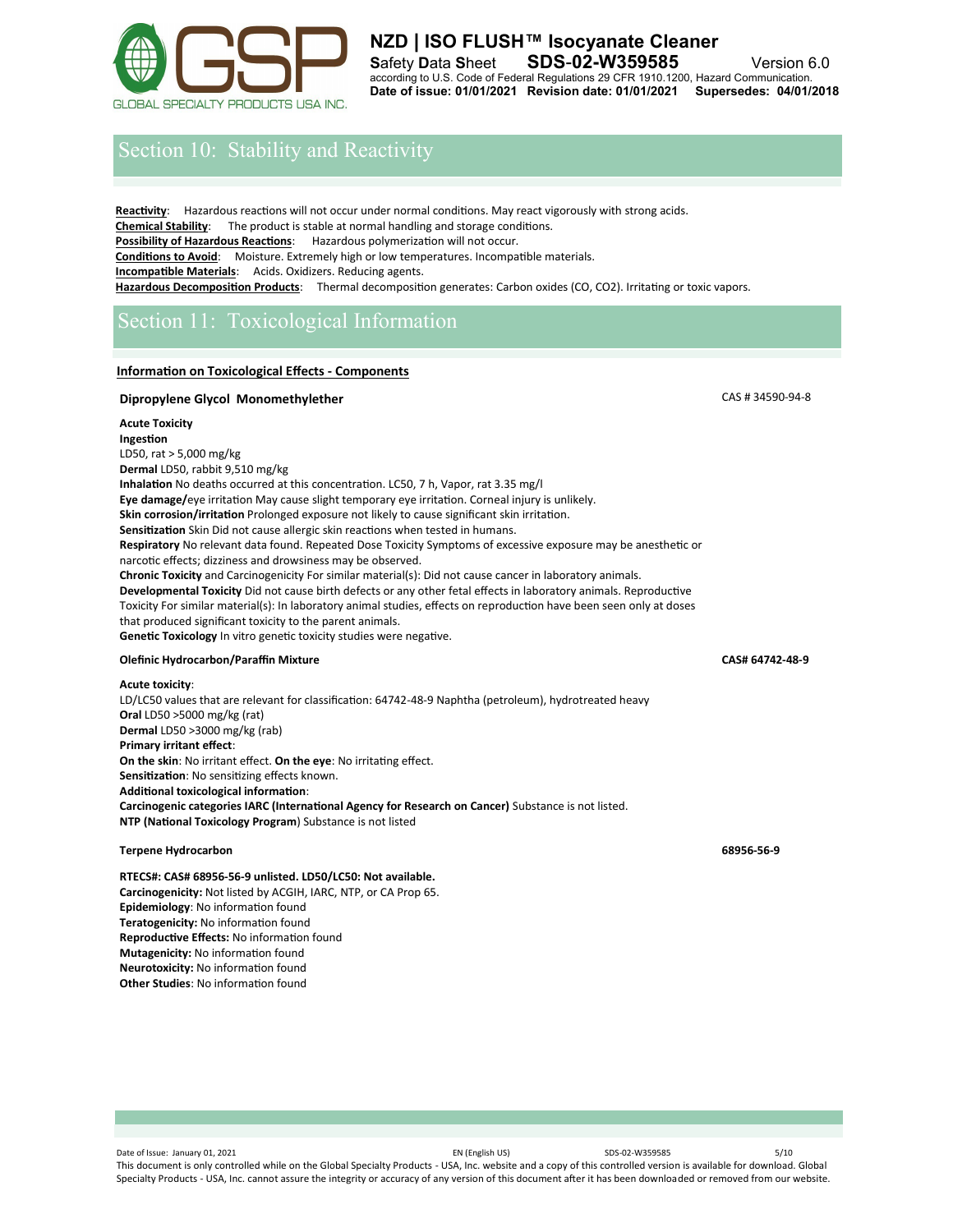

# Section 12: Ecological Information

## **Information on Ecological Effects - Components**

# **Dipropylene Glycol Monomethylether CAS # 34590-94-8**

Material is practically non-toxic to aquatic organisms on an acute basis (LC50/EC50/EL50/LL50 >100 mg/L in the most sensitive species tested).

# **Fish Acute & Prolonged Toxicity LC50, Poecilia reticulata (guppy), static test, 96 h: > 1,000 mg/l**

**Aquatic Invertebrate** Acute Toxicity LC50, Daphnia magna (Water flea), static test, 48 h, lethality: 1,919 mg/l LC50, Crangon crangon (shrimp), semi-static test, 96 h: > 1,000 mg/l

**Aquatic Plant Toxicity** ErC50, Pseudokirchneriella subcapitata (green algae), static test, biomass growth inhibition, 96 h: > 969 mg/l

**Aquatic Invertebrates** Chronic Toxicity Value Daphnia magna (Water flea), flow-through test, 22 d, NOEC: > 0.5 mg/l, LOEC: > 0.5 mg/l

## **Persistence and Degradability**

Material is readily biodegradable. Passes OECD test(s) for ready biodegradability. Material is ultimately biodegradable (reaches > 70% biodegradation in OECD test(s) for inherent biodegradability). **OECD Biodegradation Tests**: Biodegradation Exposure Time Method 10 Day Window 75 % 28 d OECD 301F Test pass **Indirect Photodegradation with OH Radicals** Rate Constant Atmospheric Half-life Method 5.00E-05 cm3/s 3.4 - 10.4 h Estimated. **Biological oxygen demand (BOD):** BOD 5 BOD 10 BOD 20 BOD 28 0 % 0 % 31.6 % **Chemical Oxygen Demand**: 2.02 mg/mg **Theoretical Oxygen Demand**: 2.06 mg/mg Bioaccumulative potential Bioaccumulation: **Bioconcentration potential** is low (BCF < 100 or Log Pow < 3). **Partition coefficient, n-octanol/water (log Pow**): 1.01 Measured **Mobility in soil**

**Mobility in soil**: Given its very low Henry's constant, volatilization from natural bodies of water or moist soil is not expected to be an important fate process., Potential for mobility in soil is very high (Koc between 0 and 50). **Partition coefficient, soil organic carbon/water (Koc)**: 0.28 Estimated. **Henry's Law Constant (H):** 1.6E-07 atm\*m3/mole; 25 °C Estimated.

### **Olefinic Hydrocarbon/Paraffin Mixture CAS# 64742-48-9**

**Toxicity**: Aquatic toxicity: No further relevant information available. **Persistence and degradability**: No further relevant information available. **Behavior in environmental systems**: Bioaccumulative potential: No further relevant information available. **Mobility in soil**: No further relevant information available. **Additional ecological information**: **General notes**: Water hazard class 2 (Self-assessment): hazardous for water Do not allow product to reach ground water, water course or sewage system. Danger to drinking water if even small quantities leak into the ground. **Results of PBT and vPvB assessment PBT**: Not applicable. **vPvB**: Not applicable. **Other adverse effects**: No further relevant information available

### **Terpene Hydrocarbon CAS# 68956-56-9**

**Ecotoxicity**: No data available. No information available. **Environmental**: No information available. **Physical**: No information available. **Other**: Do not empty into drains.

Date of Issue: January 01, 2021 **EN (English US)** EN (English US) SDS-02-W359585 6/10 This document is only controlled while on the Global Specialty Products - USA, Inc. website and a copy of this controlled version is available for download. Global Specialty Products - USA, Inc. cannot assure the integrity or accuracy of any version of this document after it has been downloaded or removed from our website.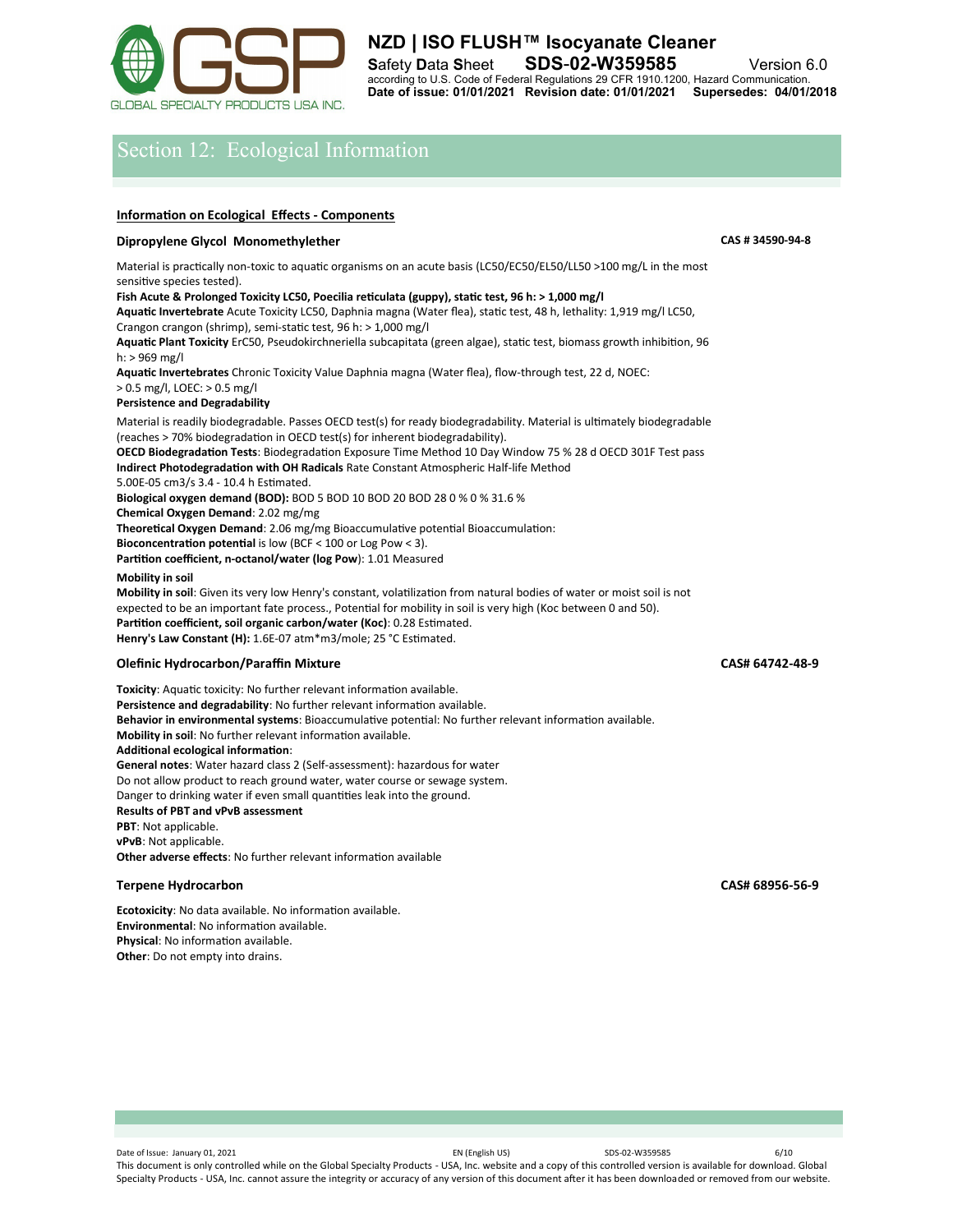

# **NZD | ISO FLUSH™ Isocyanate Cleaner S**afety **D**ata **S**heet **SDS**-**02-W359585** Version 6.0 according to U.S. Code of Federal Regulations 29 CFR 1910.1200, Hazard Communication. **Date of issue: 01/01/2021 Revision date: 01/01/2021 Supersedes: 04/01/2018**

# Section 13: Disposal Considerations

**Sewage Disposal Recommendations**: Do not empty into drains; dispose of this material and its container in a safe way. **Waste Disposal Recommendations**: Dispose of waste material in accordance with all local, regional, national, provincial, territorial and international regulations. **Waste characterizations and compliance with applicable laws are solely the responsibility of the waste generator Additional Information**: Container remains hazardous when empty. Continue to observe all precautions. This product, if discarded, would not be a hazardous waste by listing and is not expected to be a characteristic hazardous waste. Processing, use, or contamination by the user may change the waste code(s) applicable to the disposal of this product.

# Section 14: Transport Information

| <b>Proper Shipping Name:</b>      | NZD   ISO FLUSH ™ ISOCYANATE CLEANER                    |  |  |  |
|-----------------------------------|---------------------------------------------------------|--|--|--|
| <b>DOT Identification Number:</b> | Class 70                                                |  |  |  |
| NMFC Number:                      | 4858003                                                 |  |  |  |
| Land DOT Hazard Class:            | Combustible Liquid                                      |  |  |  |
|                                   | (NO ODCS, NON-FLAMMABLE, NON-CORROSIVE, WATER-MISCIBLE) |  |  |  |
| Hazardous Ingredients:            | See Section I, VI and Section IX                        |  |  |  |
| In Accordance with IMDG           | Not regulated for transport                             |  |  |  |
| In Accordance with IATA           | Not regulated for transport                             |  |  |  |
| In Accordance with TDG            | Not regulated for transport                             |  |  |  |

# Section 15: Regulatory Information

### **OSHA Hazard Communication Standard (Components)**

## **Dipropylene Glycol Monomethylether CAS # 34590-94-8**

This product is a "Hazardous Chemical" as defined by the OSHA Hazard Communication Standard, 29 CFR 1910.1200.

**Superfund Amendments and Reauthorization Act of 1986 Title III (Emergency Planning and Community Right-to-Know Act of 1986) Sections 311 and 312 Immediate (Acute) Health Hazard; Yes** 

**Delayed (Chronic) Health Hazard; No Fire Hazard; Yes** 

**Reactive Hazard; No** 

**Sudden Release of Pressure Hazard; No** 

**Superfund Amendments and Reauthorization Act of 1986 Title III (Emergency Planning and Community Right-to-Know Act of 1986)** 

**Section 313:** To the best of our knowledge, this product does not contain chemicals at levels which require reporting under this statute.

**Pennsylvania (Worker and Community Right-To-Know Act): Pennsylvania Hazardous Substances List and/or Pennsylvania Environmental Hazardous Substance List:** 

The following product components are cited in the Pennsylvania Hazardous Substance List and/or the Pennsylvania Environmental Substance List, and are present at levels which require reporting.

**Pennsylvania (Worker and Community Right-To-Know Act): Pennsylvania Special Hazardous Substances List:**  To the best of our knowledge, this product does not contain chemicals at levels which require reporting under this statute.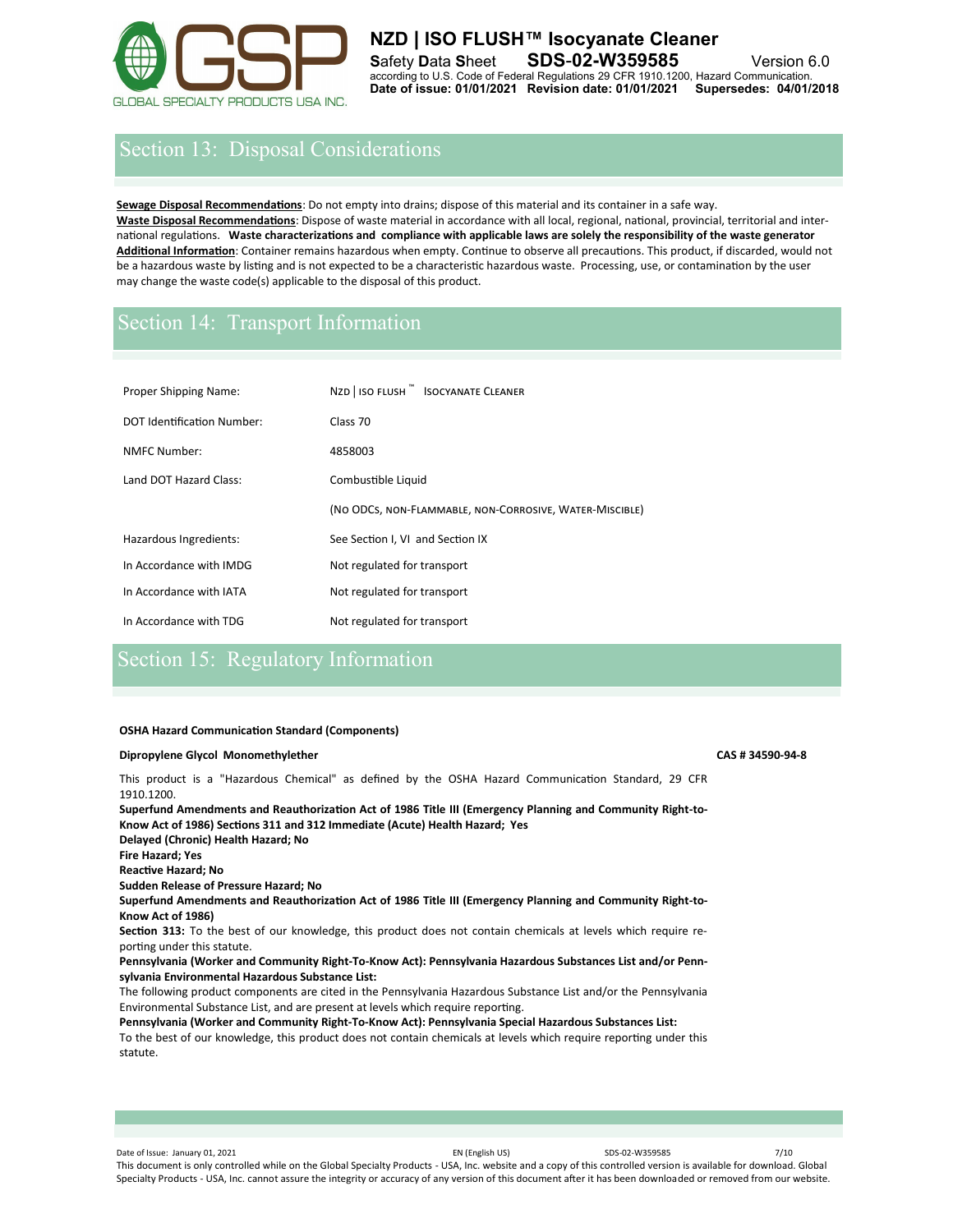

# Section 15: Regulatory Information (cont'd)

#### **OSHA Hazard Communication Standard (Components)**

## **Dipropylene Glycol Monomethylether CAS# 34590-94-8** CAS# 34590-94-8

### **California Proposition 65 (Safe Drinking Water and Toxic Enforcement Act of 1986)**  This product contains no listed substances known to the State of California to cause cancer, birth defects or other

reproductive harm, at levels which would require a warning under the statute.

#### **US. Toxic Substances Control Act**

All components of this product are on the TSCA Inventory or are exempt from TSCA Inventory requirements under 40 CFR 720.30

#### **CEPA - Domestic Substances List (DSL)**

This product contains one or more substances which are not listed on the Canadian Domestic Substances List (DSL).

# **Olefinic Hydrocarbon/Paraffin Mixture CAS# 64742-48-9**

**Safety, health and environmental regulations/legislation specific for the substance or mixture SARA Section 355 (extremely hazardous substances**): Substance is not listed. **Section 313 (Specific toxic chemical listings**): Substance is not listed. **TSCA (Toxic Substances Control Act**): Substance is listed. **Proposition 65 Chemicals known to cause cancer**: Substance is not listed. **Chemicals known to cause reproductive toxicity for females**: Substance is not listed. **Chemicals known to cause reproductive toxicity for males**: Substance is not listed. **Chemicals known to cause developmental toxicity**: Substance is not listed. **Carcinogenic categories EPA (Environmental Protection Agency)** Substance is not listed. **TLV (Threshold Limit Value established by ACGIH)** Substance is not listed. **NIOSH-Ca (National Institute for Occupational Safety and Health)** Substance is not listed. **OSHA-Ca (Occupational Safety & Health Administration)** Substance is not listed **GHS label elements The substance is classified and labeled according to the Globally Harmonized System (GHS).** Hazard pictograms GHS08 Signal word Danger

# **Hazard-determining components of labelling**: Naphtha (petroleum), hydro treated heavy

**Hazard statements** Combustible liquid. May be fatal if swallowed and enters airways.

#### **Precautionary statements**

If medical advice is needed, have product container or label at hand. Keep out of reach of children. Read label before use. Keep away from heat/sparks/open flames/hot surfaces. - No smoking. Wear protective gloves/protective clothing/eye protection/face protection.

IF SWALLOWED: Immediately call a POISON CENTER or doctor/physician. Store locked up. Store in a well-ventilated place. Keep cool

**Dispose of contents/container** in accordance with local/regional/national/international regulations. **Chemical safety assessment**: A Chemical Safety Assessment has not been carried out.

#### **Terpene Hydrocarbon CAS# 68956-56-9**

### **US FEDERAL**

**TSCA CAS# 68956-56-9** is listed on the TSCA inventory.

**Health & Safety Reporting List** None of the chemicals are on the Health & Safety Reporting List.

**Chemical Test Rules** None of the chemicals in this product are under a Chemical Test Rule.

**Section 12b** None of the chemicals are listed under TSCA Section 12b.

**TSCA Significant New Use Rule** None of the chemicals in this material have a SNUR under TSCA.

**CERCLA Hazardous Substances and corresponding RQs** None of the chemicals in this material have an RQ.

**SARA Section 302 Extremely Hazardous Substances** None of the chemicals in this product have a TPQ.

**Section 313** No chemicals are reportable under Section 313.

# **Clean Air Act:**

This material does not contain any hazardous air pollutants.

This material does not contain any Class 1 Ozone depletors.

This material does not contain any Class 2 Ozone depletors.

Date of Issue: January 01, 2021 2011 2012 11:00:00 EN (English US) SDS-02-W359585 8/10 This document is only controlled while on the Global Specialty Products - USA, Inc. website and a copy of this controlled version is available for download. Global Specialty Products - USA, Inc. cannot assure the integrity or accuracy of any version of this document after it has been downloaded or removed from our website.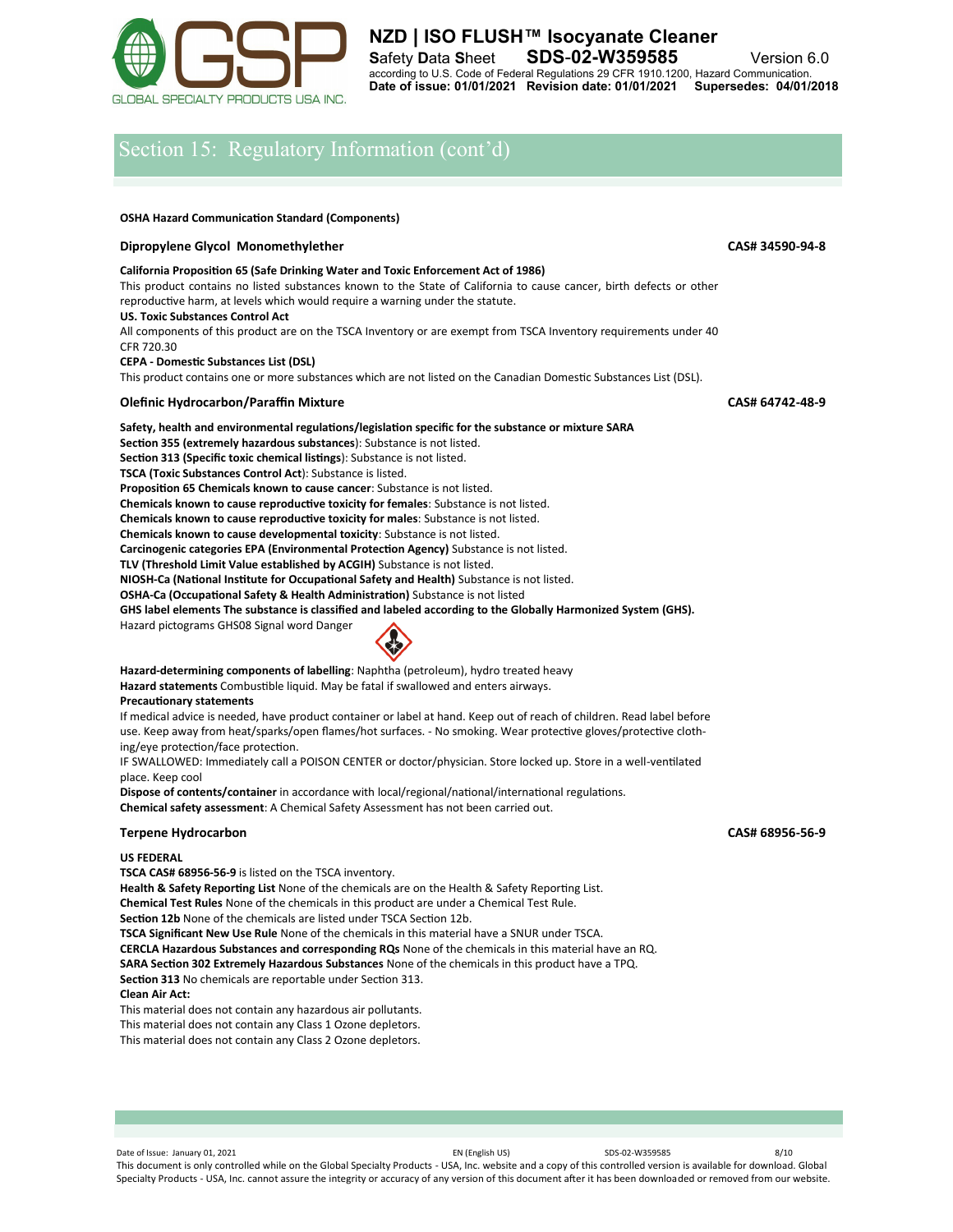

**NZD | ISO FLUSH™ Isocyanate Cleaner S**afety **D**ata **S**heet **SDS**-**02-W359585** Version 6.0 according to U.S. Code of Federal Regulations 29 CFR 1910.1200, Hazard Communication. **Date of issue: 01/01/2021 Revision date: 01/01/2021 Supersedes: 04/01/2018**

# Section 15: Regulatory Information (cont'd)

#### **OSHA Hazard Communication Standard (Components)**

## **Terpene Hydrocarbon (Cont'd) CAS# 68956-56-9**

### **US FEDERAL**

#### **Clean Water Act**:

None of the chemicals in this product are listed as Hazardous Substances under the CWA. None of the chemicals in this product are listed as Priority Pollutants under the CWA. None of the chemicals in this product are listed as Toxic Pollutants under the CWA. **OSHA**: None of the chemicals in this product are considered highly hazardous by OSHA. **STATE** 

CAS# 68956-56-9 can be found on the following state right to know lists: New Jersey.

# **California Prop 65**

**California No Significant Risk Level: None of the chemicals in this product are listed.** 

### **European/International Regulations**

European Labeling in Accordance with EC Directives **Hazard Symbols**: XI N **Risk Phrases**: R 10 Flammable. R 38 Irritating to skin. R 43 May cause sensitization by skin contact. R 50/53 Very toxic to aquatic organisms, may cause long-term adverse effects in the aquatic environment. R 65 Harmful: may cause lung damage if swallowed. **Safety Phrases**: S 2 Keep out of reach of children. S 24 Avoid contact with skin. S 37 Wear suitable gloves. S 60 This material and its container must be disposed of as hazardous waste. S 61 Avoid release to the environment. Refer to special instructions /safety data sheets.

#### **WGK (Water Danger/Protection**)

CAS# 68956-56-9: No information available. **Canada - DSL/NDSL** CAS# 68956-56-9 is listed on Canada's DSL List. **Canada - WHMIS** This product has a WHMIS classification of B3, D2B, D2A. This product has been classified in accordance with the hazard criteria of the Controlled Products Regulations and the MSDS contains all of the information required by those regulations. **Canadian Ingredient Disclosure List** 

Date of Issue: January 01, 2021 2011 2012 11:00:00 EN (English US) SDS-02-W359585 9/10 This document is only controlled while on the Global Specialty Products - USA, Inc. website and a copy of this controlled version is available for download. Global Specialty Products - USA, Inc. cannot assure the integrity or accuracy of any version of this document after it has been downloaded or removed from our website.